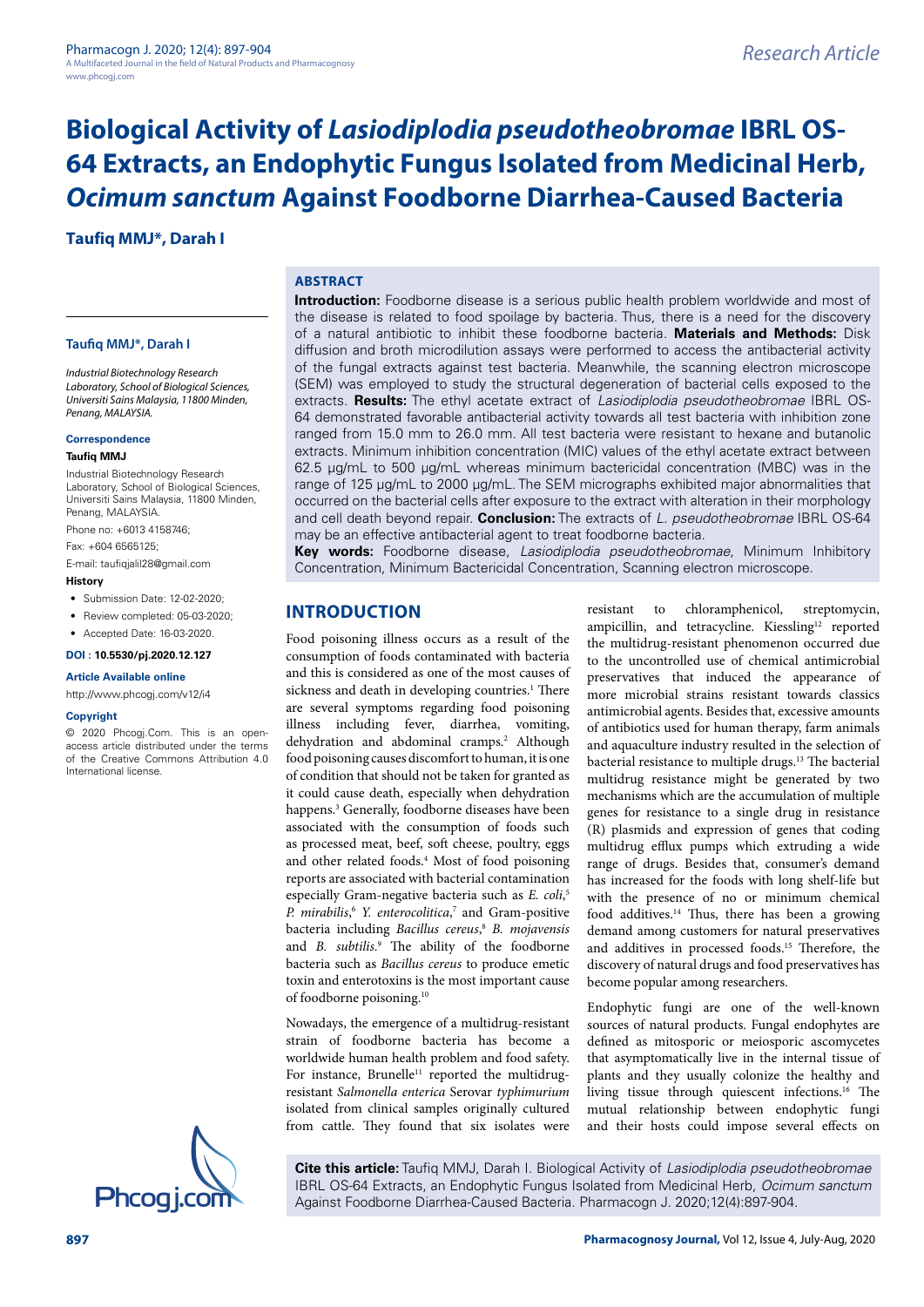the formulation of bioactive substances that can benefit humans.<sup>17</sup> *Lasiodiplodia pseudotheobromae* is a member of Botryosphaeriaceae that is known to cause stem cankers, dieback and stem-end rot to crops worldwide especially mango.18 This species is reported to possess several pharmaceutical potentials including cytotoxic<sup>19</sup> and antimicrobial<sup>20</sup> activities. Some of its bioactive compounds are mellein, 2-phenylethanol, cyclo-(Trp-Ala), indole-3-carboxylic acid (ICA) and indole-3-carbaldehyde.<sup>21</sup> Therefore, the current study was designed to investigate the antibacterial activity of the ethyl acetate crude extract of endophytic fungus, *Lasiodiplodia pseudotheobromae* IBRL OS-64 against foodborne bacteria.

# **MATERIALS AND METHODS**

#### Endophytic fungus culture and maintenance

The endophytic fungus, *Lasiodiplodia pseudotheobromae* IBRL OS-64 was provided by the Industrial Biotechnology Research Laboratory (IBRL), School of Biological Sciences, Universiti Sains Malaysia, Penang, Malaysia. The fungal isolate was cultured and maintained on potato dextrose agar (PDA) nourished with powdered host plant (2 g/L) and stored at 4°C. To ensure its purity and viability, the isolate was subcultured once a month on sterile fresh media.

### Test microorganisms

The *Bacillus cereus, Bacillus subtilis, Staphylococcus aureus, Escherichia coli, Yersinia enterocolitica* and *Acinetobacter anitratus* cultures were provided by the IBRL, School of Biological Sciences, Universiti Sains Malaysia, Penang, Malaysia. The bacterial cultures were grown on nutrient agar (NA), incubated at 37°C for 24 hours and stored at 4°C.

#### Preparation of bacterial inoculum

Bacterial inoculum was prepared by picking several single colonies from 24-h-old culture and transferred into 5.0 ml of 0.85% sterile physiological saline (w/v). The turbidity of the bacterial suspension was adjusted to match 0.5 McFarland standards (approximately 1 x  $10<sup>8</sup>$ CFU/mL).

## Culture medium

Yeast extract sucrose (YES) broth (Merck, Germany) supplemented with host plant water extract was used as a fermentative medium and the culture medium was prepared according to procedures described by Taufiq and Darah.<sup>22</sup>

## Fermentation and extraction

Two mycelial plugs of 3-d-old of endophytic fungal culture were introduced into 250 mL Erlenmeyer flasks containing 100 mL YES broth. The cultures were then incubated at 30°C under a static condition in the dark for 16 days. The fermentative broth and fungal biomass were separated out using filter papers (Whatman, No.1). The filtered broth was then extracted thrice with an equal volume of ethyl acetate (1:1; v/v). The upper organic phase was collected and concentrated using a rotary evaporator. The concentrated mixture was left to dryness in a fume hood to obtain ethyl acetate crude paste. The crude paste was then extracted and fractionated with different polarity solvents including hexane, dichloromethane, ethyl acetate, and butanol. Each solvent extracts were left to dryness and the paste was weighed.

#### Disk diffusion assay

The assay was carried out according to the method described by NCCLS.23 The fungal extracts from different solvents were dissolved in 50% methanol (w/v). Prior to that, the microbial inoculums were swabbed on the dried surface of the Muller Hinton agar (MHA) using sterile cotton swabs. An amount of 20 µL of the extracts was impregnated

to the sterile Whatman antibiotic disk and then placed on the surface of the previously seeded medium. Twenty percent of methanol was used as a negative control whilst chloramphenicol (30 µg/mL) was set as a positive control. The plates were then inversely incubated at 37°C for 24 hours. The diameter of the inhibition zone formed surrounding the disc was measured and recorded. The experiments were carried out in triplicates on different occasions.

## MIC and MBC determinations

The MIC value of the fungal crude extract was determined using broth microdilution assay recommended by NCLLS.23 A two-fold dilution of the fungal extract was prepared in sterile Muller Hinton Broth (MHB) medium and 100 µl of the extract was dispensed into each well of the microtiter plate. On the other hand, 100 µl of bacterial inoculum at approximately  $1 \times 10^6$  CFU/ml was added into each of the wells for a final volume of 200 µl and the final concentration of bacteria in each well was  $5 \times 10^5$  CFU/ml. Chloramphenicol was used as a positive control and 5% methanol was set as a negative control. The MIC value was recorded as the lowest concentration of the crude extract that capable to inhibit the visible growth of test bacteria after the overnight incubation period. MBC value of the fungal crude extract was subsequently determined upon the reading of MIC value. An amount of 0.1 mL of sample in clear wells at concentrations greater than the defined MIC was streaked on a fresh MHA and the procedures were repeated for the next wells in ascending extract concentrations. The inoculated plate was incubated at 37ºC overnight. The MBC was observed and recorded as the lowest concentration of fungal crude extract that resulted in a reduction of 99.9% bacterial growth relative to the growth control.

## Scanning electron microscopy (SEM)

Bacterial samples, fixation and dehydration process were prepared according to the method described by Taufiq and Darah.<sup>22</sup> The mixture was then incubated at 37°C, 150 rpm for 36 hours. At every 12 h of the time interval, the mixture was harvested and centrifuged to obtain the bacterial cell pellet. The pellet was then undergone the primary fixation, post-fixation and dehydration process. The dried bacterial cells were mounted on a specimen stub using conductive tape and coated with 5 – 10 nm gold using a sputter coater machine (Fison SC-515, UK) before SEM viewing process. The specimen was then viewed under a scanning electron microscope (Leica Cambridge, S-360, UK).

## Statistical analysis

All the experiments were performed in triplicate  $(n = 3)$  and the experimental data were expressed as mean ± standard deviation (SD). The data were analyzed by means of the One Way ANOVA using SPSS 15.0 and Duncan test was used to access the differences between means. The results were considered statistically significant if  $p < 0.05$ .

# **RESULTS**

## Antibacterial activity

Table 1 shows the extraction yield obtained from the solvent partitioning method. From the one gram of crude paste used, 0.01 g of hexane extract (0.69%) with colorless paste was obtained. Subsequently, an amount of 0.74 g of dichloromethane extracts which equivalent to 52.86% with brownish paste was obtained. Then, the ethyl acetate extract obtained was 0.32 g (22.86%) with beige-colored paste. Finally, 0.13 g of butanolic extract (9.29%) with yellowish colored paste was obtained. As shown in Table 2, all the test bacteria were susceptible to the ethyl acetate extract with inhibition zone in the range of 15.0 mm to 26.0 mm. Among Gram-positive bacteria, *B. subtilis* (26.0±1.0 mm) was more susceptible to the extract compared to *B. cereus* (21.0±1.0 mm) and *S. aureus* (20.4±0.6 mm). For Gram-negative bacteria, the extract exhibited higher antibacterial activity against *Y. enterocolitica* compared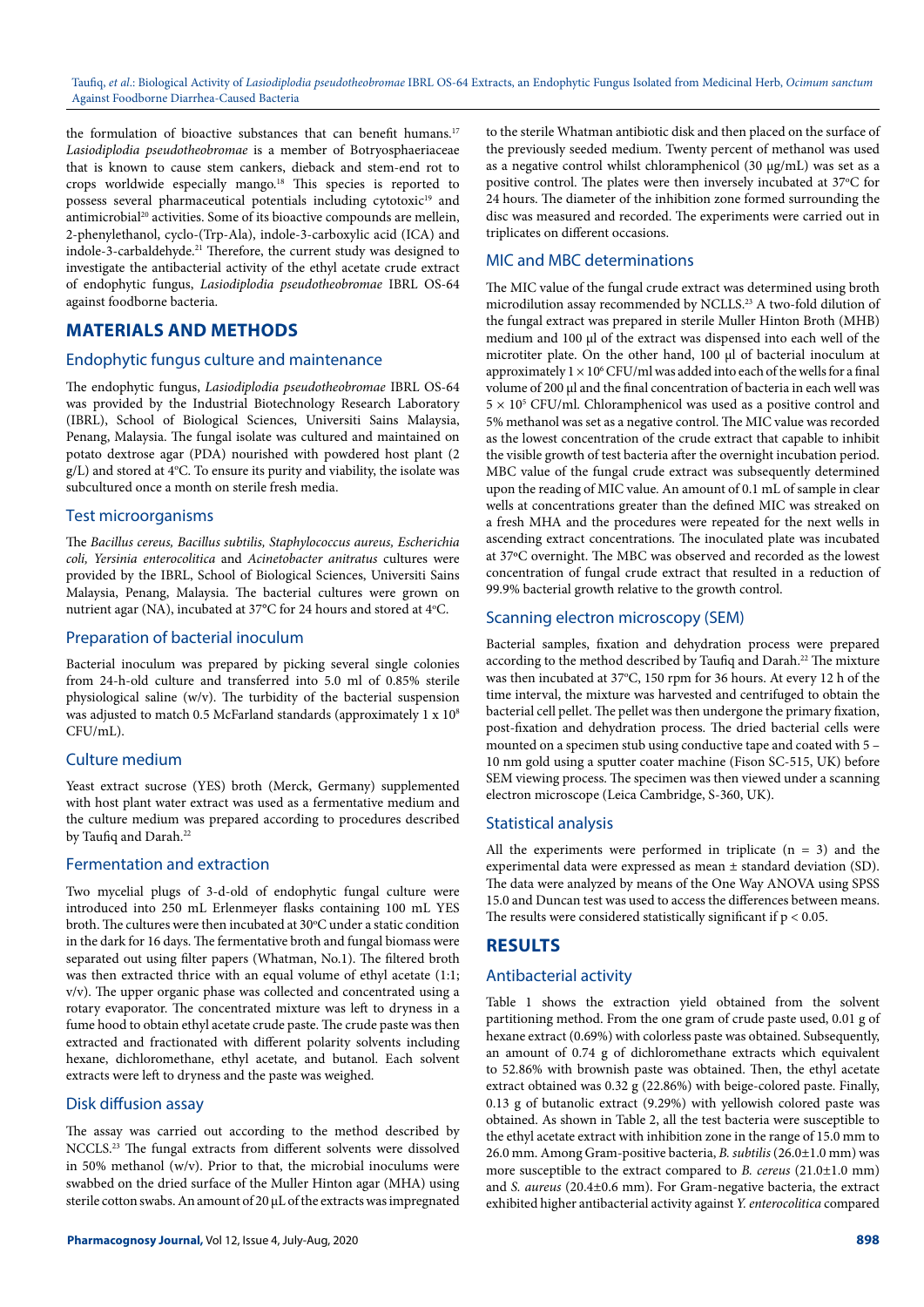to *E. coli* and *A. anitratus* with an inhibition zone of 20.1±0.6 mm. The results revealed that the Gram-positive bacteria were more susceptible compared to the Gram-negative bacteria. Besides that, all test bacteria were resistant to the dichloromethane extract except *Y. enterocolitica*  with inhibition zone in the value of 8.6 mm. This finding revealed that there might be more than a single bioactive compound in the extract that can inhibit bacterial cells. However, none of the test bacteria were susceptible to hexane and butanolic extract and this indicated that most of the bioactive compounds produced by *L. pseudotheobromae* IBRL OS-64 were mid-polar compounds since they can be extracted by midpolar solvents.

## MIC and MBC determination

Table 3 shows the MIC and MBC values of the extract towards *B. cereus, B. subtilis*, S. aureus, *E. coli*, *Y. enterocolitica*, and *A. anitratus*. The antibacterial activity of the crude extract was concentration-dependent and the MBC values of all test bacteria were significantly higher than MIC values. The present study revealed that ethyl acetate extract was the most potential to be used as an antibacterial agent with the MIC values between 62.5 to 500 µg/mL. On the other hand, MBC values of the extract were observed to be in the ranged between 125 to 2000 µg/mL. The MIC values for Gram-positive bacteria, *B. cereus* and *B. subtilis* were 62.5 µg/mL whereas for *S. aureus* was 125 µg/mL. The MIC values for Gram-negative bacteria, *A. anitratus*, and *E. coli* were 500 µg/mL whilst *Y. enterocolitica* was 500 µg/mL. The similar MBC values were observed for *B. cereus* and *B. subtilis* with a value of 125 µg/mL and for *S. aureus*, the value was 250 µg/mL. Meanwhile, the

MBC values for *Y. enterocolitica*, *E. coli*, and *A. anitratus* were 250 µg/ mL, 2000 µg/mL and 1000 µg/mL, respectively. However, the Grampositive bacteria were observed to be more susceptible to the extract compared to the Gram-negative bacteria based on the MIC and MBC values. It is noteworthy that the extract exhibited a bactericidal effect against all test bacteria since the ratio of MBC/MIC was less or equal to 4. Thus, the current study revealed that the ethyl acetate extract *L. pseudotheobromae* IBRL OS-64 might be an effective antibacterial agent to kill foodborne bacteria.

#### Morphological changes of extract-treated cells

Figure 1 shows the SEM micrograph of the *Bacillus cereus* cells after treatment at the MBC value. Figure 1a shows the control of bacterial cells without any treatment and it shows typical normal cells of *B. cereus*, with rugose and rod-shaped structure. Figure 1b exhibits the bacterial cells after treated with the extract and the cells become irregular in shape and some of them were crumpled losing of their rod shape. Figure 2 shows the photomicrographs of the untreated (control) and ethyl acetate extract-treated *Yersinia enterocolitica* cells at MIC value. Figure 2a exhibits the normal structure of Gram-negative bacteria with rod-shape and rugose morphology. The binary fission of the bacterial cells also occurred in the control sample (indicated by black arrow). However, the bacterial cells undergo several abnormalities after treated with the extract. The formation of shrunken, distorted cells with cavities and cell debris was observed on the majority of the cells. The cavity observed on the surface of the most bacteria cells finally led to cell lysis and death beyond repair.

#### **Table 1: The yield of different organic solvents of** *L. pseudotheobromae* **IBRL OS-64 extract paste.**

| <b>Extracts</b> | Weight (g/L)    | Percentage (%) | Colour     |
|-----------------|-----------------|----------------|------------|
| Hexane          | $0.01 \pm 0.01$ | 0.69           | colourless |
| Dichloromethane | $0.74 \pm 0.04$ | 52.86          | brownish   |
| Ethyl acetate   | $0.32 \pm 0.02$ | 22.86          | beige      |
| Butanol         | $0.13 \pm 0.02$ | 9.29           | vellowish  |

\*Data are presented as mean  $\pm$  S.D. (n=3).

#### **Table 2: Antibacterial activity of various** *Lasiodiplodia pseudotheobromae* **IBRL OS-64 extracts against test bacteria on disk diffusion assays.**

| <b>Test microorganisms</b> | Diameter of inhibition zone (mm $\pm$ SD) |                          |                |                          |                     |
|----------------------------|-------------------------------------------|--------------------------|----------------|--------------------------|---------------------|
|                            | <b>Fermentative broth</b>                 |                          |                |                          | <b>Drug control</b> |
|                            | <b>HEX</b>                                | <b>DCM</b>               | EA             | <b>BUT</b>               |                     |
| Gram-positive bacteria     |                                           |                          |                |                          |                     |
| B. cereus                  | -                                         | -                        | $21.0 \pm 1.0$ | $\overline{\phantom{a}}$ | $29.3 \pm 1.0$      |
| B. subtilis                | ٠                                         | $\overline{\phantom{a}}$ | $26.0 \pm 1.0$ | $\overline{\phantom{a}}$ | $28.7 \pm 1.2$      |
| S. aureus                  | -                                         | ۰                        | $20.4 \pm 0.6$ | $\overline{\phantom{a}}$ | $31.2 \pm 0.8$      |
| Gram-negative bacteria     |                                           |                          |                |                          |                     |
| A. anitratus               | -                                         | -                        | $14.2 \pm 0.3$ | $\overline{\phantom{a}}$ | $28.4 \pm 1.2$      |
| E. coli                    | ٠                                         | ۰                        | $15.7 \pm 0.6$ | $\overline{\phantom{a}}$ | $31.3 \pm 0.6$      |
| Y. enterocolitica          | -                                         | $8.6 \pm 0.2$            | $20.1 \pm 0.6$ | $\overline{\phantom{a}}$ | $28.3 \pm 1.2$      |

*Notes*: HEX = hexane, DCM = dichloromethane, EA = ethyl acetate, BUT = butanol and C = chloramphenicol. \*Data are presented as mean  $\pm$  S.D. (n=3).

| Table 3: Minimum inhibitory concentration (MIC) and minimum bactericidal concentration (MBC) values of ethyl |  |
|--------------------------------------------------------------------------------------------------------------|--|
| acetate crude extract against several test bacteria.                                                         |  |

| <b>Microorganisms</b> | MIC (µq/ml) | MBC (µq/ml) | Ratio (MBC/MIC) | <b>Conclusion</b> |
|-----------------------|-------------|-------------|-----------------|-------------------|
| B. cereus             | 62.5        | 125         |                 | Bactericidal      |
| B. subtilis           | 62.5        | 125         |                 | Bactericidal      |
| S. aureus             | 125         | 250         |                 | Bactericidal      |
| A. anitratus          | 500         | 1000        |                 | Bactericidal      |
| E. coli               | 500         | 2000        | $\overline{4}$  | Bactericidal      |
| Y. enterocolitica     | 250         | 500         |                 | Bactericidal      |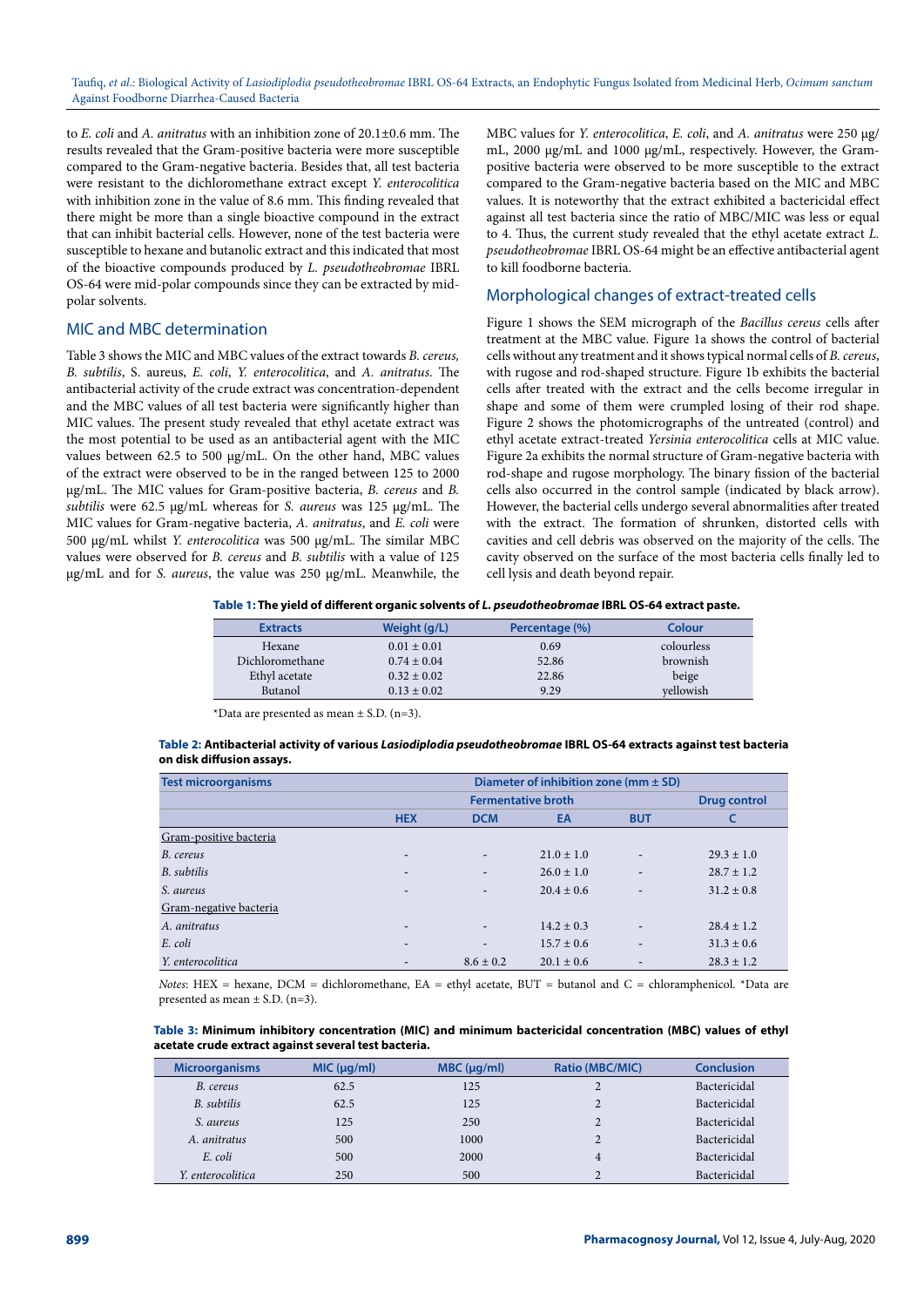

**Figure 1:** SEM photomicrographs of *Bacillus cereus* treated with 125 µg/mL of *L. pseudotheobromae* IBRL OS-64 ethyl acetate extract. (a) non-treated bacterial cells and (b) extract-treated bacterial cells. Scale bars: 100nm.



**Figure 2:** SEM photomicrographs of *Yersinia enterocolitica* treated with 500 µg/mL of *L. pseudotheobromae* IBRL OS-64 ethyl acetate extract. (a) non-treated bacterial cells and (b) extract-treated bacterial cells. Scale bars: 100nm.

# **DISCUSSION**

The choice of solvent for extraction depends on the purpose of studying the extract.<sup>3</sup> In the present study, the organic solvents with different polarity ranges were selected for extraction to gain the diverse type of bioactive compounds with antibacterial activity. According to Gu,<sup>24</sup> liquid-liquid extraction including aqueous two-phase and solvent partitioning is very useful procedures in bio-separation. Four types of organic solvents with different polarities were used in this study which was hexane, dichloromethane, ethyl acetate, and butanol. Abarca-Vagas,<sup>25</sup> reported the polarity of the organic solvents used for the extraction process plays a vital role in the efficacy and efficiency of bioactive compounds with pharmacological activities. Hexane is one of the organic solvents that frequently used for extraction and it can dissolve non-polar compounds such as lipid, wax, and lignin.26 Meanwhile, dichloromethane and ethyl acetate are used to extract more lipophilic and hydrophilic compounds, respectively.<sup>27</sup> Besides that, butanol which is more polar organic solvents frequently used for extraction of polar compounds such as flavonoid glycosidase.28,29 The liquid-liquid partitioning of ethyl acetate crude paste of *L. pseudotheobromae* IBRL OS-64 revealed that organic solvent, dichloromethane was able to dissolve the highest extract paste with the value of 0.74 g/L or 52.86%. Similar observation also reported by Tong30 that mentioned dichloromethane gave the highest production of crude extract paste of *Penicillium minioluteum* ED24 with a value of 1.52 g/L. Meanwhile, the least yield obtained was the hexane extract with a percentage of 0.69. The results were in agreement with Mabiki<sup>31</sup>

who stated the extraction process with hexane yielded a low amount of extract. This might be due to the low amount of non-polar compounds in the ethyl acetate crude extract since hexane was mainly to dissolve more non-polar compounds such as wax, lipid, and fat.<sup>32</sup> Hexane wash also eliminated unwanted metabolites such as fatty acid that not of interest in natural product screening.<sup>33</sup>

According to Franco,<sup>34</sup> the solubility and polarity of different organic solvents used in the extraction process lead to variation in extraction yield. Begtrup and Larsen<sup>35</sup> suggested that polar organic solvents including dichloromethane and ethyl acetate are suitable in extracting various bioactive compounds since they are easily evaporated and dried due to low boiling point. The finding also showed that the colorless solution was observed in the hexane extract whereas brown color was observed in the dichloromethane extract. Besides that, the beige and pale yellow color was observed in the ethyl acetate and butanol extracts, respectively. The variation of extract coloration might be due to the capability of the organic solvents to dissolve compounds with different polarities. Due to the close association between endophytes and their host, natural products from fungal endophytes might comprise of a wide variety of bioactive compounds with several chemical classes and functional groups. Wright<sup>36</sup> postulated that natural products contain a variety of chemical functionalities and the changes in functionality have affected the polarity of the compounds. Therefore, the presence of bioactive compounds in natural products and their activities were affected by the type of organic solvent used for the extraction process.37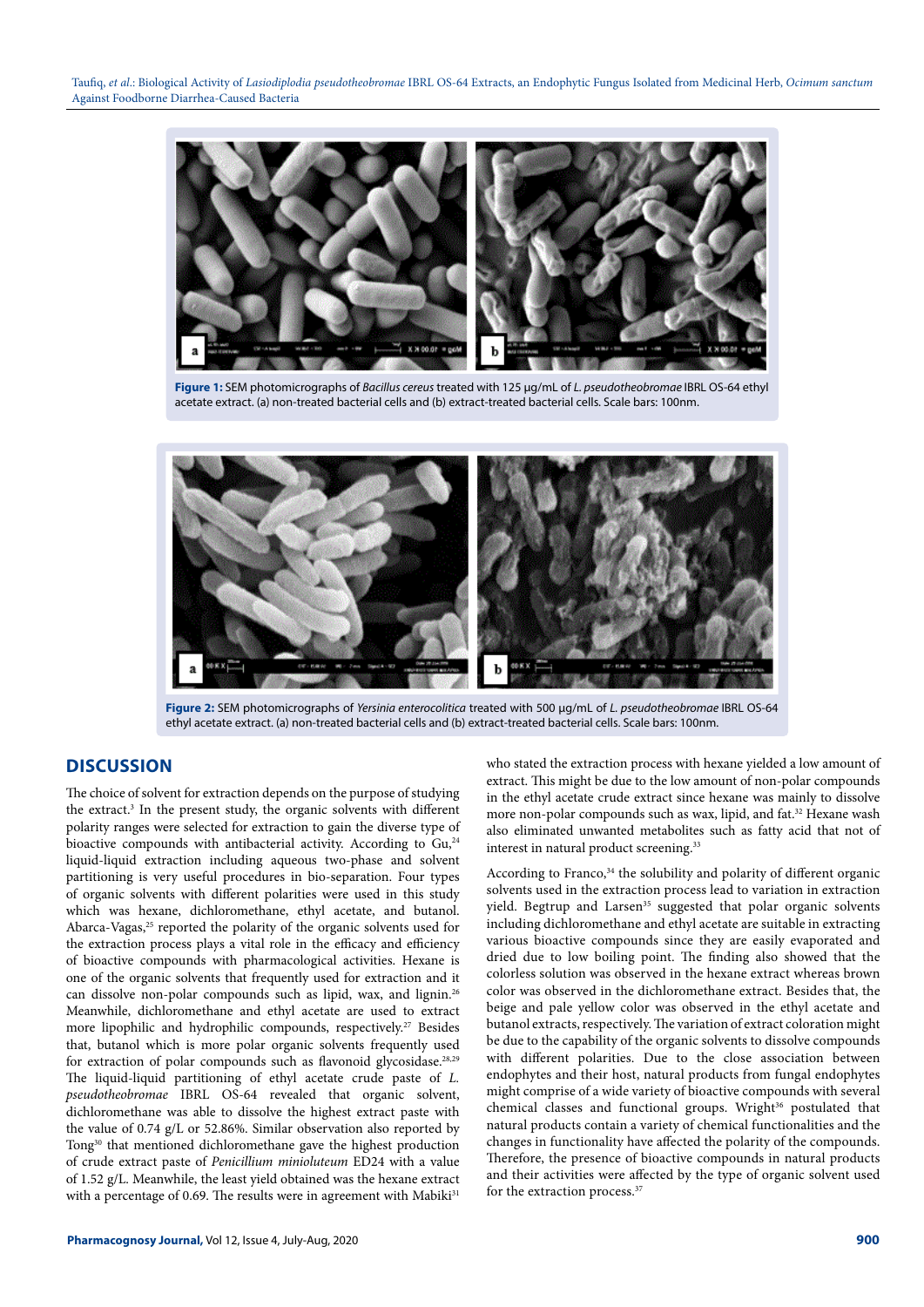The present results showed that the antibacterial activity of the fungal isolate depends on the efficiency and polarity of the organic solvents. The current study revealed that ethyl acetate, which is the mid-polar solvent is the best organic solvent to extract bioactive compounds with antibacterial potential from the fungal extract paste. The result was in agreement with Avinash<sup>38</sup> who revealed that ethyl acetate extract of the fungal endophyte, *Curvularia lunata* demonstrated good activity against all the test pathogenic bacteria including *Staphylococcus aureus* and Salmonella thypi. According to Tong,<sup>39</sup> this phenomenon indicates that the antimicrobial compounds were semi-polar and could be extracted using a mid-polar solvent such as ethyl acetate and dichloromethane. However, hexane and butanol extract showed no antibacterial activity against all the test bacteria in the present study. A similar observation was reported by Yenn<sup>40</sup> whereby none of the antimicrobial compounds were present in hexane fraction (non-polar) and butanol (highly polar) fractions of the endophytic fungal extract, *Phomopsis* sp. ED2 isolated from *Orthosiphon stamineus* Benth.

Minimum inhibitory concentration (MIC) and minimum bactericidal concentration (MBC) are frequently used by researchers to confirm resistance and determine the *in vitro* activity of the new antibiotics as well as determining their MIC's breakpoint. According to Andrew,<sup>41</sup> MIC is defined as the lowest concentration of a certain antibiotic that will inhibit the growth of a microorganism after an overnight incubation period, whereas the MBC is the lowest concentration of an antimicrobial that will prevent the growth of a microorganism after subculture onto antibiotic free-media. The present study revealed that the MBC values for all the test bacteria were significantly higher than their MIC's indicating that the crude extract was concentrationdependent in inhibiting the growth of test bacteria. Tong<sup>39</sup> postulated that the higher MBC value compared to MIC value indicating the extract concentration would have to be increased to significantly kill the microbial cells rather than inhibiting their growth. Furthermore, the crude extract of *L. pseudotheobromae* IBRL OS-64 was observed to possess a bactericidal effect towards test bacteria due to the low MBC/ MIC ratio. According to Levison,<sup>42</sup> antimicrobial drugs can be usually considered as bactericidal if the MBC value, not more four-fold higher than their MIC value. The current results also suggested that the fungal crude extract exhibited a strong antibacterial effect on Gram-positive bacteria as compared to Gram-negative bacteria. These findings are in agreement with the previous study by Marasini<sup>43</sup> who claimed that MIC values of plant extract against Gram-positive bacteria are significantly low than Gram-negative bacteria. They suggested that this phenomenon may due to the different nature of cell walls for both types of bacteria and the existence of the efflux system in Gram-negative that facilitates them in enhancing their resistant towards antibiotic agents. Generally, the Gram-negative bacteria possess an extra outer membrane that consists of the asymmetric distribution of the lipids with phospholipids and lipopolysaccharide located in the inner and outer leaflets that could act as an additional barrier that restricts the movement of a foreign substance through the cell.44 This component is absent in the Gram-positive bacteria, but their cell wall contains lipoteichoic acids (LTA) that are unique and essential structure to the cells. However, the component could be good drug targets to bioactive compounds<sup>45</sup> and this might explain why the Gram-positive bacteria are more susceptible to the fungal extract compared to Gram-negative bacteria.

SEM photomicrograph's observations were performed to investigate the effects of the crude fungal extract on different bacterial cells and to support the previous result of antibacterial activity after exposing them to the extract. The findings exhibited the antibacterial effects of the ethyl acetate crude extract on both Gram-positive and Gram-negative bacterial cells. There were clear morphological changes with irregular and collapsed cells observed on both bacterial cells after 24 hours of treatment with the fungal extract. This phenomenon could be due to

some alterations occurred in the cell membrane permeability or may be leaking in the cell wall. As for Gram-positive bacteria, some cavities and dents were observed on the treated cell. A similar observation reported by Asnani46 who studied the morphology of *B. cereus* cells exposed to water and ethyl acetate fraction of *Spondias pinnata* leaves under SEM. Hartmann<sup>47</sup> suggested the formation of holes, craters, and dents on the surface of bacterial cells indicated a failure or a mechanism rupture of the cell wall and membrane. The Gram-negative bacteria cells expose to fungal extract showed wrinkled, crumpled or shrunken cell surface and the cells had lost their original rod shape compared to control. There were some holes formed on the cell wall indicated the cell leakage. Similarly, Fu48 demonstrated a Gram-negative bacterium, *Y. enterocolitica* exposed to endogenous peptide β-casein 197 showed disorganized cell structures with wrinkled surface upon SEM observation. According to Hyde,<sup>49</sup> the morphological changes of the bacterial cell treated with antibiotics occur when the antimicrobial agent attacked the cell membrane. The bioactive compound from the extract might target cell surface structure and permeabilized the bacterial membrane and any disruption in cell wall integrity leads to the complete damage of bacterial cells.<sup>50</sup> Armas<sup>51</sup> revealed that the morphological alterations of bacterial surface including roughening, blebbing with cellular debris and formation of holes indicated a membrane-damage activity by the antimicrobial compounds. According to Chaparro,<sup>52</sup> the aggregations and abnormal cell shapes with surface changes might be attributed to the leakage of cellular contents. Besides that, Al-Adham<sup>53</sup> postulated the crumpled cell and formation of hole may indicate the loss of cellular materials and organelles from the cell cytoplasm that will lead to cell death. Previous studies proposed some mechanisms that might be contributed to the dysfunction of bacteria cells. Guimaraes<sup>54</sup> reported the changes in the ion channels such as  $Na^+$  and  $K^+$  in the cell membrane might increase the permeability of the cell and thus release the vital intracellular constituents. Meanwhile, the bioactive compounds such as β-lactam able to disrupt the synthesis of peptidoglycan which is the main component of bacterial cell walls and hence, leading to cell death.<sup>55</sup> Besides that, antibiotics such as chloramphenicol and tetracyclines are able to inhibit protein biosynthesis by targeting the 50S or 30S subunit of the bacterial ribosome.56 However, the mode of action of the ethyl acetate extract of *L. pseudotheobromae* IBRL OS-64 against test bacteria remains unknown but it is believed that the extract may target the bacterial cell wall and ignite some alterations causing collapsed cells and finally led to cell death.

# **CONCLUSION**

The findings revealed that the ethyl acetate crude extract of *L. pseudotheobromae* IBRL OS-64 has a great potential as an antibacterial agent to treat infectious diseases caused by a range of pathogenic bacteria. The results could form the basis for further studies to develop endophytic fungal extracts as antibiotics and evaluate them against a wide range of bacterial strains.

# **ACKNOWLEDGMENT**

The authors are grateful to Universiti Sains Malaysia for awarding the RUI research grant scheme (ac: 1001/PBIOLOGI/811326) to support this study.

# **CONFLICTS OF INTEREST**

None.

# **ABBREVIATIONS**

**MIC:** Minimum inhibitory concentration, **MBC:** Minimum bactericidal concentration, **SEM:** Scanning electron microscope, **PDA:**  Potato dextrose agar, **NA:** Nutrient agar, **YES:** Yeast extract sucrose, **MHA:** Muller Hinton agar, **MHB:** Muller Hinton broth, **CFU:** Colony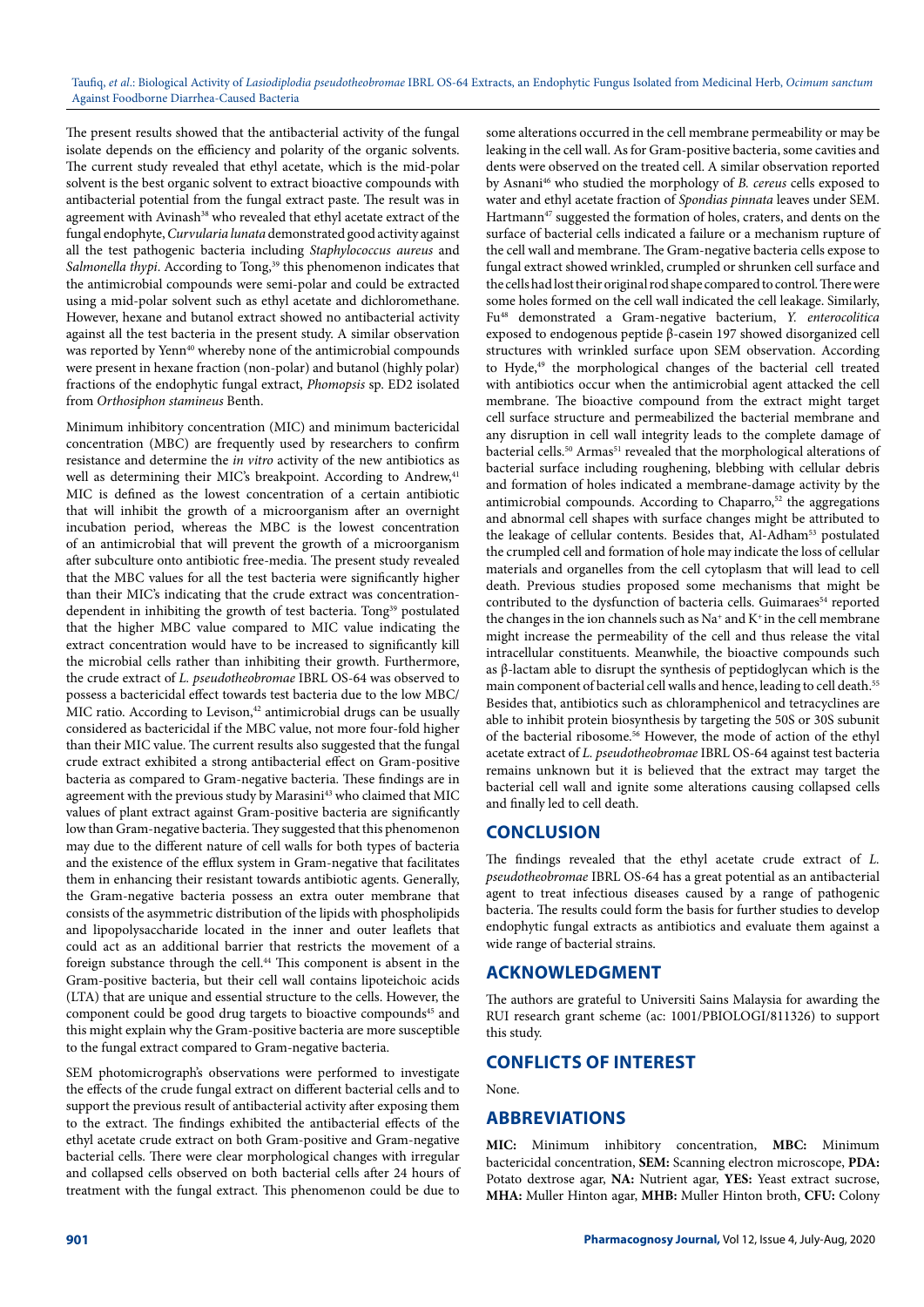forming unit**, SD:** Standard deviation, **LTA:** Lipoteichoic acids, **HEX:** Hexane, **DCM:** Dichloromethane, **EA:** Ethyl acetate, **BUT:** Butanol, **C:** Chloramphenicol.

## **REFERENCES**

- 1. Mostafa AA, Al-Askar AA, Almaary KS, Dawoud T.M, Sholkamy EN, Bakri MM. Antimicrobial activity of some plant extracts against bacterial strains causing food poisoning diseases. Saudi J Biol Sci. 2017;25(2):361-6. [https://doi.](https://doi.org/10.1016/j.sjbs.2017.02.004) [org/10.1016/j.sjbs.2017.02.004](https://doi.org/10.1016/j.sjbs.2017.02.004)
- 2. Adak GK, Long SM, O'Brien SJ. Trends in indigenous foodborne disease and deaths, England and Wales: 1992 to 2000. Gut. 2002;51(6):832-41. [https://doi.](https://doi.org/10.1136/gut.51.6.832) [org/10.1136/gut.51.6.832](https://doi.org/10.1136/gut.51.6.832)
- 3. Darah I, Tong WY, Nor-Afifah S, Nurul-Aili Z, Lim SH. Antimicrobial effects of *Caulerpa sertularioides* extract on foodborne diarrhea-caused bacteria. Eur Rev Med Pharma Sci. 2014;18:171-8.
- 4. Akinyemi KO, Oluwa OK, Omomigbehin EO. Antimicrobial activity of crude extracts of three medicinal plants used in South-west Nigerian Folk medicine on some foodborne bacterial pathogens. Afr J Trad CAM. 2006;3(4):13-22.
- 5. Solomakos N, Govaris A, Koidis P, Botsoglou N. The antimicrobial effect of thyme essential oil, nisin and their combination against *Escherichia coli* O157:H7 in minced beef during refrigerated storage. Meat Sci. 2008;80:159-66. [https://doi.](https://doi.org/10.1016/j.meatsci.2007.11.014) [org/10.1016/j.meatsci.2007.11.014](https://doi.org/10.1016/j.meatsci.2007.11.014)
- 6. Wang Y, Zhang S, Yu J, Zhang H, Yuan Z, Sun Y, Zhang L, Zhu Y, Song H. An outbreak of *Proteus mirabilis* food poisoning associated with eating stewed pork balls in brown sauce, Beijing. Food Control. 2010;21:302-5. [https://doi.](https://doi.org/10.1016/j.foodcont.2009.06.009) [org/10.1016/j.foodcont.2009.06.009](https://doi.org/10.1016/j.foodcont.2009.06.009)
- 7. Bari Md-L, Hossain MA, Isshiki K, Ukuku D. Behavior of *Yersinia enterocolitica* in Foods. Journal of Pathogens, Volume 2011, Article ID 420732, 13 pages. <https://doi.org/10.4061/2011/420732>
- 8. Tewari A, Abdullah S. *Bacillus cereus* food poisoning: international and Indian perspective. J Food Sci Technol. 2014;52(5):2500-11. [https://doi.org/10.1007/](https://doi.org/10.1007/s13197-014-1344-4) [s13197-014-1344-4](https://doi.org/10.1007/s13197-014-1344-4)
- 9. Apetroaie-Constantin C, Mikkola R, Andersson MA, Teplova V, Suominen I, Johansson T, Salkinoja-Salonen, M. *Bacillus subtilis* and *B. mojavensis* strains connected to food poisoning produce the heat stable toxin amylosin. J Appl Microbiol. 2009;106(6):1976-85. [https://doi.org/10.1111/j.1365-](https://doi.org/10.1111/j.1365-2672.2009.04167.x) 2672.2009.04167x
- 10. From C, Pukall R, Schumann P, Hormazabal V, Granum PE. (2005). Toxinproducing ability among *Bacillus* spp. outside the *Bacillus cereus* group. Appl Environ Microbiol Mar. 2005;71(3):1178-83. [https://doi.org/10.1128/](https://doi.org/10.1128/AEM.71.3.1178-1183.2005) [AEM.71.3.1178-1183.2005](https://doi.org/10.1128/AEM.71.3.1178-1183.2005)
- 11. Brunelle BW, Bearson BL, Bearson SMD, Casey TA. Multidrug-resistant *Salmonella enterica* Serovar Typhimurium isolates are resistant to antibiotics that influence their swimming and swarming motility. mSphere. 2017;2(6):e00306- 17. <https://doi.org/10.1128/mSphere.00306-17.eCollection>
- 12. Kiessling CR, Cutting JH, Loftis, M, Kiessling WM, Datta AR, Sofos JN. Antimicrobial resistance of food-related Salmonella isolates. J Food Prot, 2002;65(4):603-8.<https://doi.org/10.4315/0362-028X-65.4.603>
- 13. Nikaido H. Multidrug resistance in bacteria. Annu Rev Biochem. 2009;78:119- 46. <https://doi.org/10.1146/annurev.biochem.78.082907.145923>.
- 14. Baljeet SY, Simmy G, Ritika Y, Roshanlal Y. Antimicrobial activity of individual and combined extracts of selected spices against some pathogenic and food spoilage microorganisms. Int Food Res J. 2015;22(6):2594-600.
- 15. Gutierrez J, Barry-Ryan C, Bourke P. Antimicrobial activity of plant essential oils using food model media: Efficacy, synergistic potential and interactions with food components. Food Microbiol. 2009;26(2):142-50. [https://doi.org/10.1016/j.](https://doi.org/10.1016/j.fm.2008.10.008. Epub 2008 Nov 1) [fm.2008.10.008. Epub 2008 Nov 1](https://doi.org/10.1016/j.fm.2008.10.008. Epub 2008 Nov 1)
- 16. Stone JK, Bacon CW, White JF. An overview of endophytic microbes: Endophytism defined. In: Bacon CW, White JF, Eds., Microbial endophytes, Marcel Dekker, New York, 2000;3-29.
- 17. Jia M, Chen L, Xin HL, Zheng CJ, Rahman K, Han T, Qin LP. A friendly relationship between endophytic fungi and medicinal plants: A systematic review. Front Microbiol. 2016;7:906. <https://doi.org/10.3389/fmicb.2016.00906>
- 18. Kwon J-H, Choi O, Kang B, Lee Y, Park J, Kang D-W, Han I, Kim J. Identification of *Lasiodiplodia pseudotheobromae* causing mango dieback in Korea. Can J Plant Pathol. 2017;39(2):241-5.<https://doi.org/10.1080/07060661.2017.1329231>
- 19. Lu X, Chen G, Li Z, Zhang Y, Wang Z, Rong W, Pei Y, Pan H, Hua H, Bai J. Palmarumycins from the endophytic fungus *Lasiodiplodia pseudotheobromae* XSZ‐3. Helv Chim Acta. 2014;97(9):1289-94 [https://doi.org/10.1002/](https://doi.org/10.1002/hlca.201300436) [hlca.201300436](https://doi.org/10.1002/hlca.201300436)
- 20. Taufiq MMJ, Darah I. Anti-MRSA of ethyl acetate crude extract from *Lasiodiplodia pseudotheobromae* IBRL OS-64, an endophytic fungus isolated from leaf of *Ocimum sanctum* Linn. Int J Pharm Pharm Sci. 2018;10(8):50-5. <https://doi.org/10.22159/ijpps.2018v10i8.26527>
- 21. Qian C-D, Fu Y-H, Jiang F-S, Xu Z-H, Cheng D-Q, Ding B, Gao C-X, Zhi-Shan Ding Z-S. *Lasiodiplodia* sp. ME4-2, an endophytic fungus from the floral parts of *Viscum coloratum*, produces indole-3-carboxylic acid and other aromatic metabolites. BMC Microbiol. 2014;14:297.<https://doi.org/10.1186/s12866-014-0297-0>
- 22. Taufiq MMJ, Darah I. Antibacterial activity of an endophytic fungus *Lasiodiplodia pseudotheobromae* IBRL OS-64 residing in leaves of a medicinal herb, *Ocimum sanctum* Linn. J App Biol Biotech. 2019;7(02):35-41. [https://doi.org/10.7324/](https://doi.org/10.7324/JABB.2019.70207) [JABB.2019.70207](https://doi.org/10.7324/JABB.2019.70207)
- 23. National Committee for Clinical Laboratory Standards (NCCLS). Performance Standards for Antimicrobial Disk and Dilution Susceptibility Testing; Fourteenth Informational Supplement NCCLS documents M100-S14. 2004. Wayne, Pennsylvania, USA.
- 24. Gu T. (2000). Liquid-liquid partitioning methods for bioseparations. Sep Sci Technol. 2000;2:329-64. [https://doi.org/10.1016/S0149-6395\(00\)80054-9](https://doi.org/10.1016/S0149-6395(00)80054-9)
- 25. Abarca-Vargas R, Malacara CFP, Petricevich VL. Characterization of chemical compounds with antioxidant and cytotoxic activities in Bougainvillea x buttiana Holttum and Standl, (var. Rose) extracts. Antioxidants. 2016;5:45. [https://doi.](https://doi.org/10.3390/antiox8080264) [org/10.3390/antiox8080264](https://doi.org/10.3390/antiox8080264)
- 26. Houghton PJ, Raman A. Laboratory handbook for the fractionation of natural extracts. New York: Chapman and Hall, 1998;199.
- 27. Sasidharan S, Chen Y, Saravanan D, Sundram KM, Latha LY. Extraction, isolation and characterization of bioactive compounds from plants' extracts. Afr J Trad CAM. 2011;8(1):1-10.
- 28. Nwabueze TU, Okocha KS. Extraction performances of polar and non-polar solvents on the physical and chemical indices of African breadfruit (*Treculia africana*) seed oil. Afr J Food Sci. 2008;2:119-25.
- 29. Hossain MA, Al-Raqmi KAS, Al-Mijizy ZH, Weli AM, Al-Riyami Q. Study of total phenol, flavonoids contents and phytochemical screening of various leaves crude extracts of locally grown *Thymus vulgaris*. Asian Pac J Trop Biomedicine. 2013;3(9):705-10. [https://doi.org/10.1016/S2221-1691\(13\)60142-2](https://doi.org/10.1016/S2221-1691(13)60142-2)
- 30. Tong WY. Antimicrobial activity of two endophytic fungi, *Phomopsis* sp. ED2. And *Penicillium minioletum* ED24 isolated from *Orthosiphon stamineus* Benth and their potential antimicrobial compounds. PhD Dissertation. Universiti Sains Malaysia, Pulau Pinang. 2014;159.
- 31. Mabiki FP, Magadula JJ, Mdegela RH, Mosha RD. Optimization of extraction conditions and phytochemical screening of root extract of *Synadenium glaucescens* Pax. Int J Chem 2013;5(4):103-12. [https://doi.org/10.5539/ijc.](https://doi.org/10.5539/ijc.v5n4p103) [v5n4p103](https://doi.org/10.5539/ijc.v5n4p103)
- 32. Sicaire A, Vian M, Fine F, Joffre F, Carre P, Tostain S, Chemat F. Alternative biobased solvents for extraction of fat and oils: solubility prediction, global yield, extraction kinetics, chemical composition and cost of manufacturing. Int J Mol Sci. 2015;16(4):8430-53. <https://doi.org/10.3390/ijms16048430>
- 33. VanderMolen KM, Raja HA, El-Elimat T, Oberlies NH. Evaluation of culture media for the production of secondary metabolites in a natural products screening program. AMB Express. 2013;3:71. <https://doi.org/10.1186/2191-0855-3-71>
- 34. Franco D, Sineiro J, Rubilar M, Sanchez M, Jerez M, Pinelo M, Nunez MJ. Phenols from plant materials: extraction and antioxidant power. Elec J Env Agricult Food Chem. 2008;7:3210-6.
- 35. Begtrup M, Larsen P. Alkylation, acylation and silylation of azoles. Acta Chem Scand. 1990;44:1050-7. <https://doi.org/10.3891/acta.chem.scand.44-1050>
- 36. Wright AE. Isolation of marine natural products. Methods Biotechnol. 1998;4:365-408. [https://doi.org/10.1007/978-1-59259-256-2\\_13](https://doi.org/10.1007/978-1-59259-256-2_13)
- 37. Kandasamy M, Arunachalam KD. Evaluation of *In vivo* antibacterial property of seaweeds of South-East coast of India. Afr J Biotechnol. 2008;7:1958-61.
- 38. Avinash KS, Ashwini HS, Ramesh Babu HN, Krishnamurthy YL. Antimicrobial potential of crude extract of *Curvularia lunata*, an endophytic fungi isolated from *Cymbopogon caesius*. J Mycol. 2015;185821:4. [https://doi.](https://doi.org/10.1155/2015/185821) [org/10.1155/2015/185821](https://doi.org/10.1155/2015/185821)
- 39. Tong WY, Nurul Zaadah J, Nurhaida, Tan WN, Melati K, Latiffah Z, Darah I. Antimicrobial activity of *Phomopsis* sp. ED2 residing in medicinal plant *Orthosiphon stamineus* Benth. Annu Res Rev Biol. 2014;4(9):1490-501.
- 40. Yenn TW, Ibrahim D, Zakaria L. Antimicrobial activity of *Phomopsis* sp. ED2, an endophytic fungus isolated from *Orthosiphon stamineus* Benth. Proceedings of The 2nd Annual International Conference Syiah Kuala University 2012 & The 8th IMT-GT Uninet Biosciences Conference Banda Aceh, 22-24 November 2012.
- 41. Andrew JM. Determination of minimum inhibitory concentrations. J Antimicrob Chemother. 2001;48(1):5-16. [https://doi.org/10.1093/jac/48.suppl\\_1.5](https://doi.org/10.1093/jac/48.suppl_1.5)
- 42. Levison ME. Pharmacodynamics of antibacterial drugs. Infect Dis North Am. 2000;14:281-91. <https://doi.org/10.1016/j.idc.2009.06.008>
- 43. Marasini BP, Baral P, Aryal P, Ghimire KR, Neupane S, Dahal N, Singh A, Ghimire L, Shrestha K. Evaluation of antibacterial activity of some traditionally used medicinal plants against human pathogenic bacteria. BioMed Research International, 2015;265425. <https://doi.org/10.1155/2015/265425>
- 44. Pages JM, James CE, Winterhalter M. The porin and the permeating antibiotic: A selective diffusion barrier in Gram-negative bacteria. Nat Rev Microbiol. 2008;6:893-903.<https://doi.org/10.1038/nrmicro1994>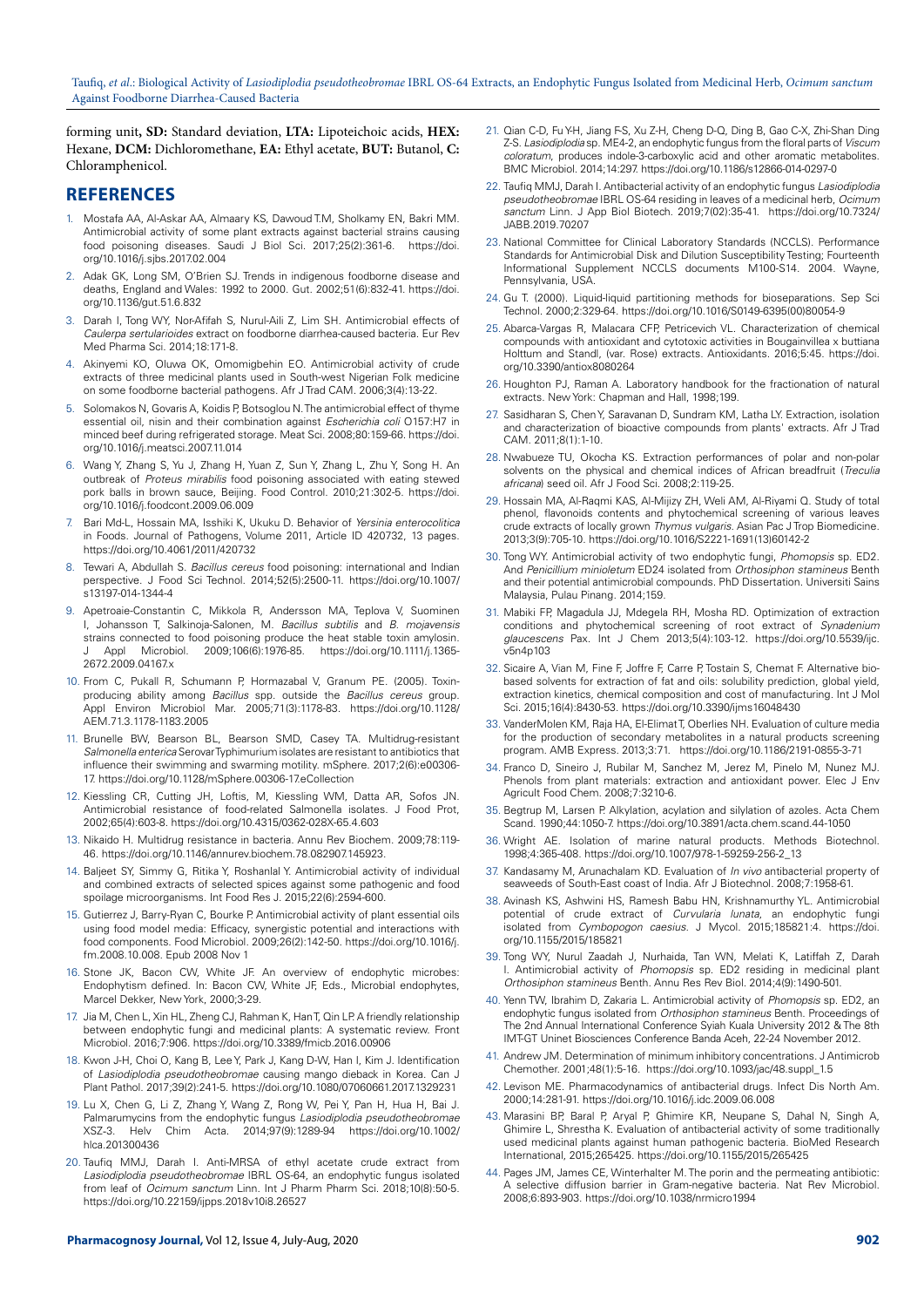- 45. Pasquina LW, Santa Maria JP, Walker S. Teichoic acid biosynthesis as an antibiotic agent. Curr Opin Microbiol. 2013;16(5):531-7. [https://doi.org/10.1016/j.](https://doi.org/10.1016/j.mib.2013.06.014) [mib.2013.06.014](https://doi.org/10.1016/j.mib.2013.06.014)
- 46. Asnani, Rahayu WP, Jenie BSL, Yuliana ND. Antibacterial stability of *Spondias pinnata* (L.f.) Kurz leaves extract and its mechanism. Malaysian J Microbiol. 2018;14(5):393-400.<https://doi.org/10.21161/mjm.112117>
- 47. Hartmann M, Berditsch M, Hawecker J, Ardakani MF, Gerthsen D, Ulrich AS. Damage of the bacterial cell envelope by antimicrobial peptides gramicidin S and PGLa as revealed by transmission and scanning electron microscopy. Antimicrob Agents Chemother. 2010;54(8):3132-42. [https://doi.org/10.1128/](https://doi.org/10.1128/AAC.00124-10) [AAC.00124-10](https://doi.org/10.1128/AAC.00124-10)
- 48. Fu Y, Ji C, Chen X, Cui X, Wang X, Feng J, Li Y, Qin R, Guo X. Investigation into the antimicrobial action and mechanism of a novel endogenous peptide β-casein 197 from human milk. AMB Express. 2017;7:119. [https://doi.](https://doi.org/10.1186/s13568-017-0409-y) [org/10.1186/s13568-017-0409-y](https://doi.org/10.1186/s13568-017-0409-y)
- 49. Hyde AJ, Parisot J, McNichol A, Bonev BB. Nisin-induced changes in Bacillus morphology suggest a paradigm of antibiotic action. Proc Natl Acad Sci USA 2006;103:19896-901. <https://doi.org/10.1073/pnas.0608373104>
- 50. Darah I, Lim SH, Nithianantham K. Effects of methanol extract of *Wedelia chinensis* Osbeck (Asteraceae) leaves against pathogenic bacteria with emphasize on *Bacillus cereus*. Indian J Pharm Sci. 2013;75(5):533-9.
- 51. Armas F, Pacor S, Ferrari E, Guida F, Pertinhez TA, Romani AA, Scocchi M, Benincasa M. (2019) Design, antimicrobial activity and mechanism of action of Arg-rich ultra-short cationic lipopeptides. PLoS ONE. 2019;14(2):e0212447. <https://doi.org/10.1371/journal.pone.0212447>
- 52. Chaparro SCV, Salguero JTV, Baquero DAM, Perez JER. Effect of polyvalence on the antibacterial activity of a synthetic peptide derived from bovine lactoferricin against healthcare-associated infectious pathogens. Hindawi: BioMed Res Int. 2018; 5252891:12. <https://doi.org/10.1155/2018/5252891>
- 53. Al-Adham IS, Dinning AJ, Eastwood IM, Austin P, Collier PJ. Cell membrane effects of some common biocides. J Ind Microbiol Biotechnol. 1998;21:6-10. <https://doi.org/10.1038/sj.jim.2900554>
- 54. Guimaraes AC, Meireles LM, Lemos MF, Guimaraes M, Endringer DC, Fronza M, Scherer R. Antibacterial activity of terpenes and terpenoids present in essential oils. Molecules. 2019;24(13):2471. <https://doi.org/10.3390/molecules24132471>
- 55. Egorov AM, Ulyashova MM, Rubtsova MY. Bacterial Enzymes and Antibiotic Resistance. Acta Naturae. 2018;10(4):33-48.
- 56. Kapoor G, Saigal S, Elongavan A. Action and resistance mechanisms of antibiotics: A guide for clinicians. J Anaesthesiol Clin Pharmacol. 2017;33(3):300- 5. [https://doi.org/10.4103/joacp.JOACP\\_349\\_15](https://doi.org/10.4103/joacp.JOACP_349_15)